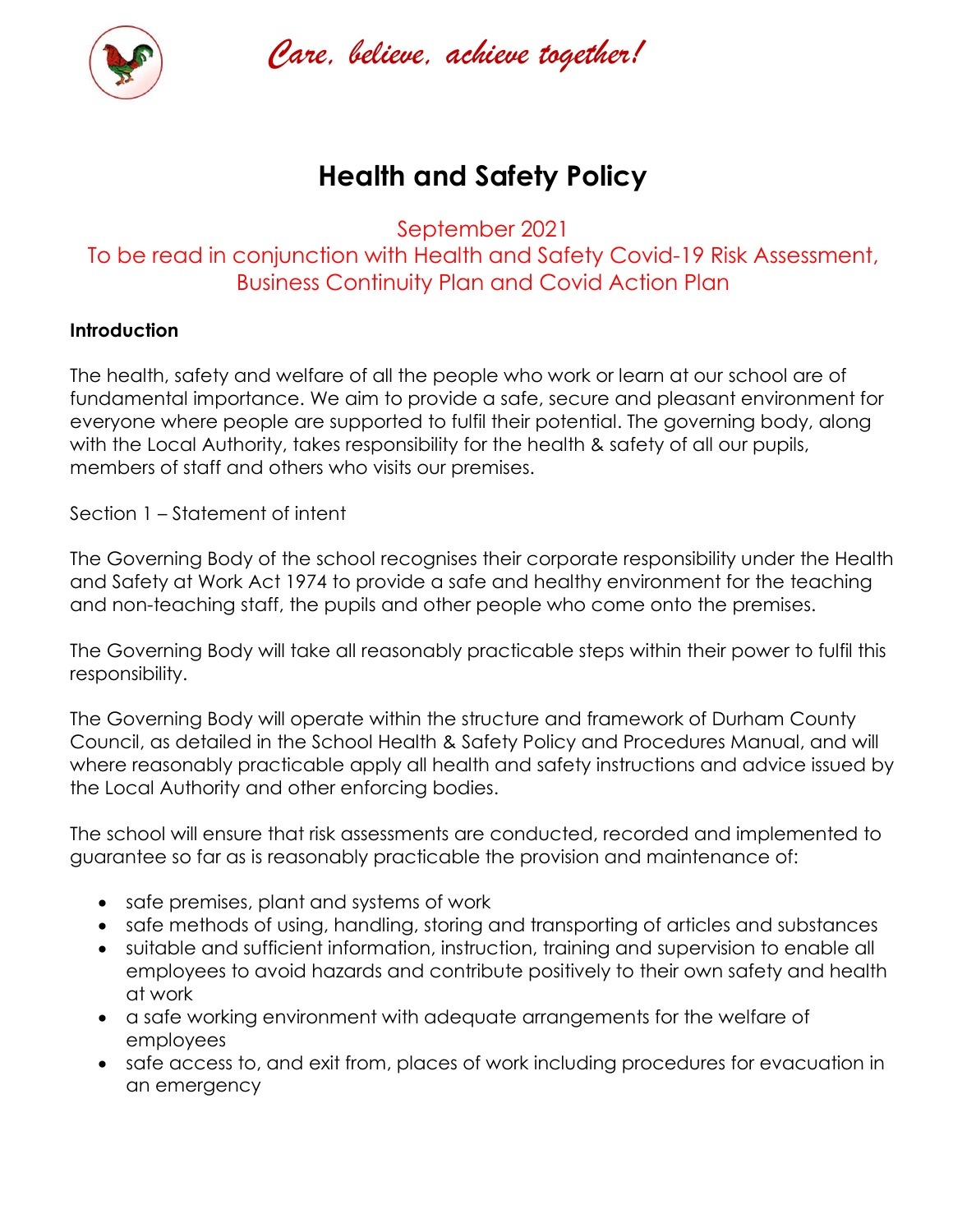

*Care, believe, achieve together!* 

Adequate facilities and arrangements will be maintained to consult with employees,trade union representatives and the relevant internal and external safety agencies, to encourage a joint approach to the management of health, safety and welfare.

All employees have a legal obligation to take reasonable care for their own health and safety, for the safety of others and to co-operate with the Governing Body and Head teacher in fulfilling the schools' statutory duties.

The Governing Body will review this policy statement annually and update, modify or amend it as it considers necessary to ensure the health, safety and welfare of staff, pupils and others.

# **Section 2 – Organisation of Health & Safety Responsibilities**

# **Governing Body**

The Governing Body has the delegated responsibility for the adoption and implementation of the health and safety management systems which comply with the principles set out in the Corporate Health & Safety Policy and Schools Health & Safety Procedures Manual. In order to fulfil this responsibility the Governing Body will, as far as reasonably practicable, ensure that:

- health & safety management procedures and systems are incorporated as an integral part of their overall school management systems, and are adequately given a level of consideration equal to other school issues
- the school health & safety policy and procedures manual, as it relates to areas, activities and persons under the school's control is understood, implemented, maintained and monitored
- pro-active health and safety risk management is implemented, and reviewed to meet statutory, best practice and County Council requirements
- where health, safety and welfare duties and responsibilities are delegated to school staff, appropriate and sufficient information, instruction and/or training is identified and organised
- communication and liaison is maintained with all those who may need to be aware of the requirements of this policy and it's procedures
- when requested the County Council is provided with information on the operation of the health & safety management system sufficient to fulfil its responsibilities
- a review of the policy and its implementation is carried out at suitable intervals
- any problems or constraints in meeting these duties and responsibilities are brought, without delay, to the attention of the County Council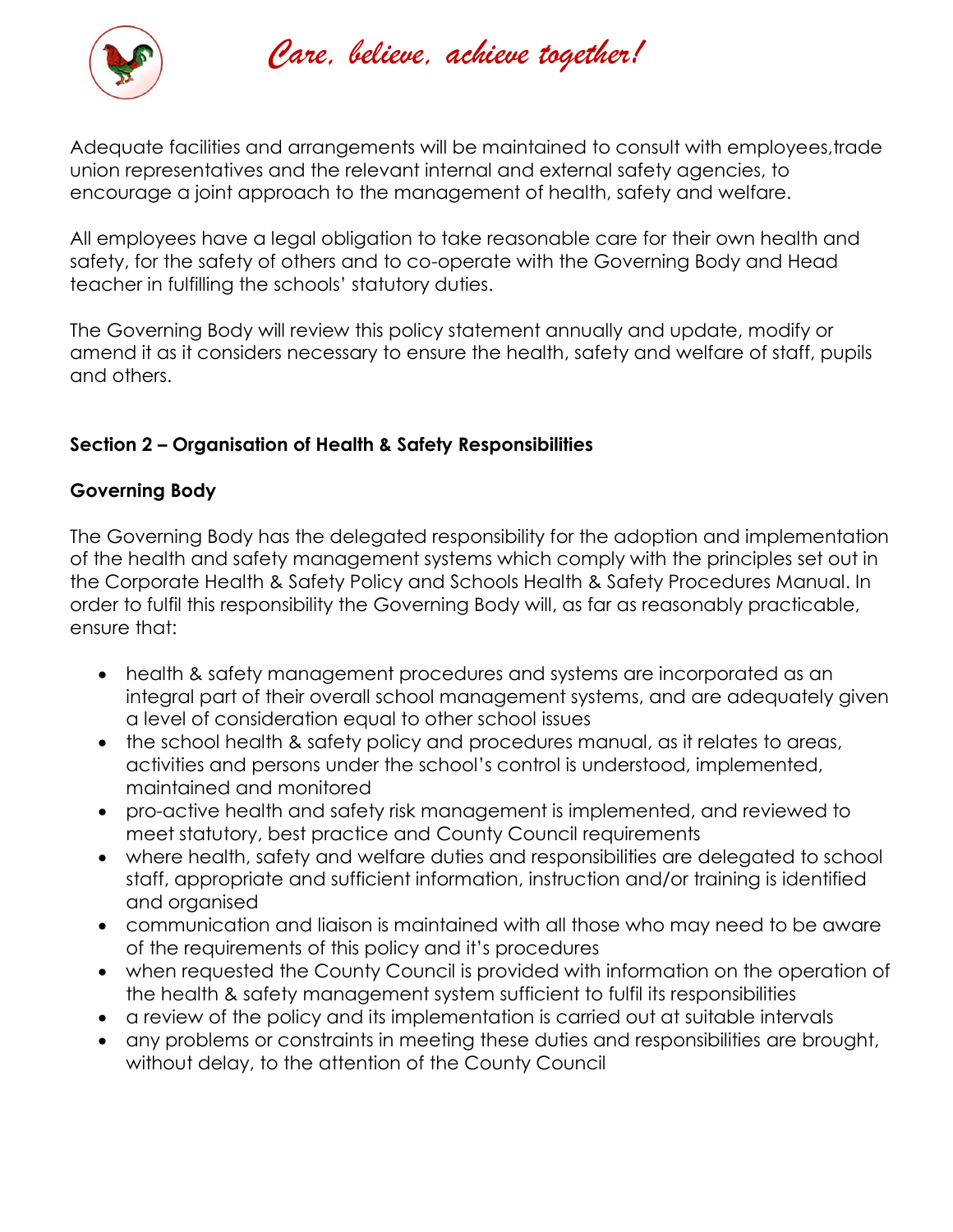

*Care, believe, achieve together!* 

#### **Head teacher**

The Head teacher will co-operate with the Governing Body to ensure that:

- 1. adequate health & safety management systems and procedures, that comply with the School Health & Safety Policy and Procedures Manual, are implemented within the school
- 2. where duties and responsibilities are to be delegated, necessary information, instruction or training is identified and organised
- 3. systems are in place to monitor the application and effectiveness of the health & safety procedures
- 4. at intervals agreed with the Governing Body, a review of health & safety in the school is carried out
- 5. the Governors take an active and visible part in communicating and encouraging a positive attitude to health, safety and welfare

# **Employees**

All employees have a responsibility to:

- 1. observe the health & safety policy & procedures in school
- 2. take reasonable care for the health and safety of themselves and of other persons who may be affected by their acts or omissions at work
- 3. observe the school's systems of safe working and take any precautions necessary to ensure the safety of themselves and others affected by their work
- 4. co-operate with the school or any other duty holder so far as is necessary to enable any duty or requirement imposed on the school to be performed or complied with
- 5. use the correct tools and equipment appropriate for the job and ensure that they are kept in good condition, and not adapted for unauthorised use
- 6. make use of safety aids, appliances, equipment and protective clothing provided
- 7. report and seek advice, without delay, on any unsafe conditions, defects in the premises or equipment, or any shortcomings in health and safety arrangements
- 8. do not intentionally or recklessly interfere with or misuse anything provided in the interest of health, safety or welfare
- 9. notify immediately any accident, injury, illness, disease, dangerous occurrence or near miss associated with the carrying out of their duties and responsibilities
- 10.do not interfere with any plant or equipment which has been involved in an accident, or has been taken out of use pending an investigation
- 11.familiarise themselves with the action to take in the event of fire or other emergency
- 12.seek advice at the earliest opportunity if they have any concerns regarding health & safety of staff or pupils in the school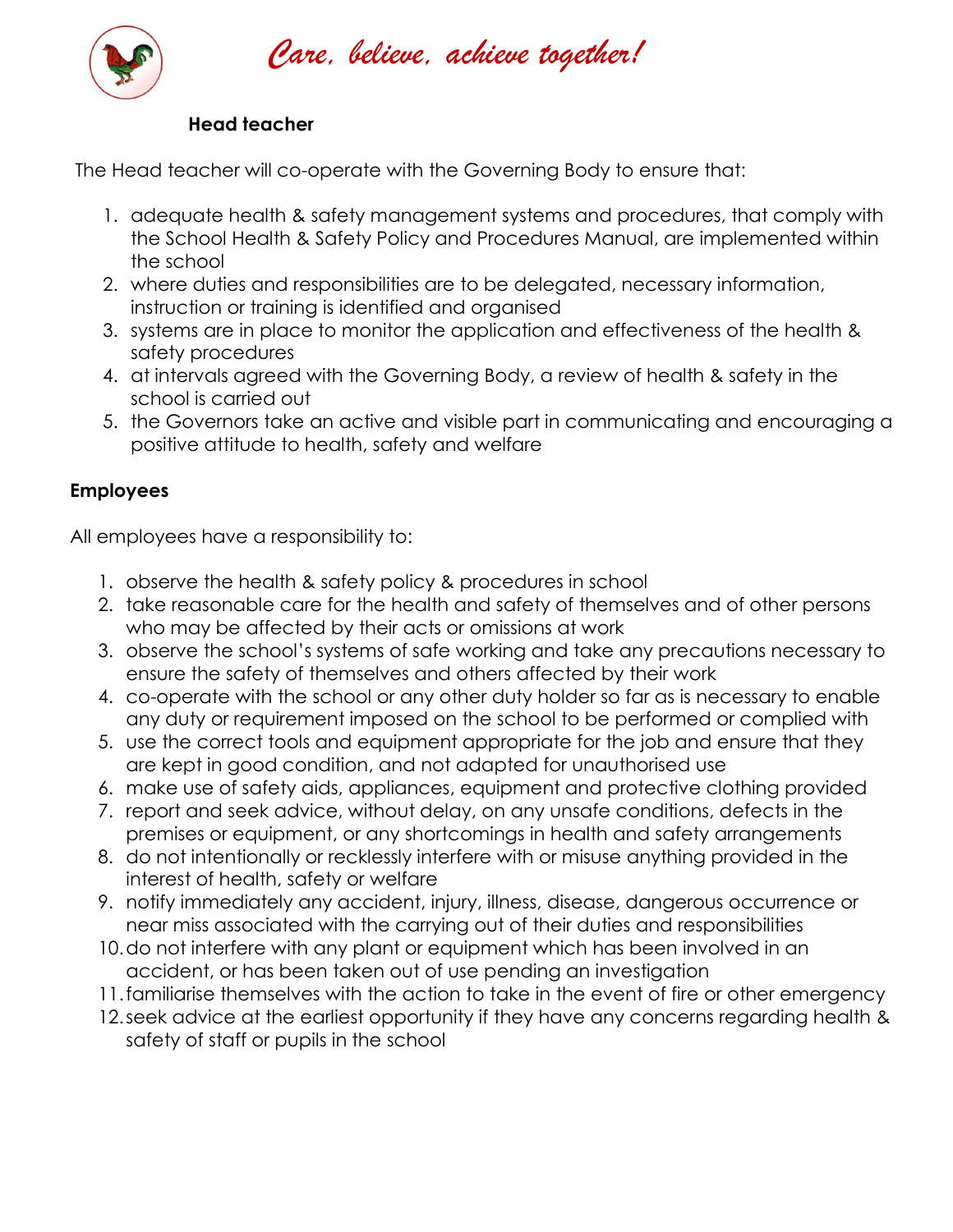

*Care, believe, achieve together!* 

#### **Pupils**

Our school promotes the spiritual growth and welfare of pupils, and aims to equip pupils with the skills, knowledge and understanding to live positive, safe and healthy lives

Pupils will be encouraged to participate in helping to create a safe learning environment in school.

# **Section 3 – Health & Safety Procedures**

The following health & safety procedures are detailed in the Durham County Council School Health & Safety Policy and Procedures Manual.

- Accident/incident/ill-health reporting
- Asbestos
- Biological hazards including infected sharps
- Building related projects
- Confined spaces
- Design & technology
- Display screen equipment/workstation equipment
- Electrical safety
- Fire safety
- First aid
- Food safety
- Hazardous substances (COSHH)
- Induction
- Lifting operations & lifting equipment
- Lone working
- Moving & handling (objects)
- Moving & handling (pupils)
- New & expectant mothers
- Noise at work
- Personal protective equipment (PPE)
- Risk register and top level assessment
- Science teaching
- Swimming pool operation
- Traffic management
- Violence and aggression
- Work equipment
- Work at height
- Workplace (health, safety & welfare)
- Young employees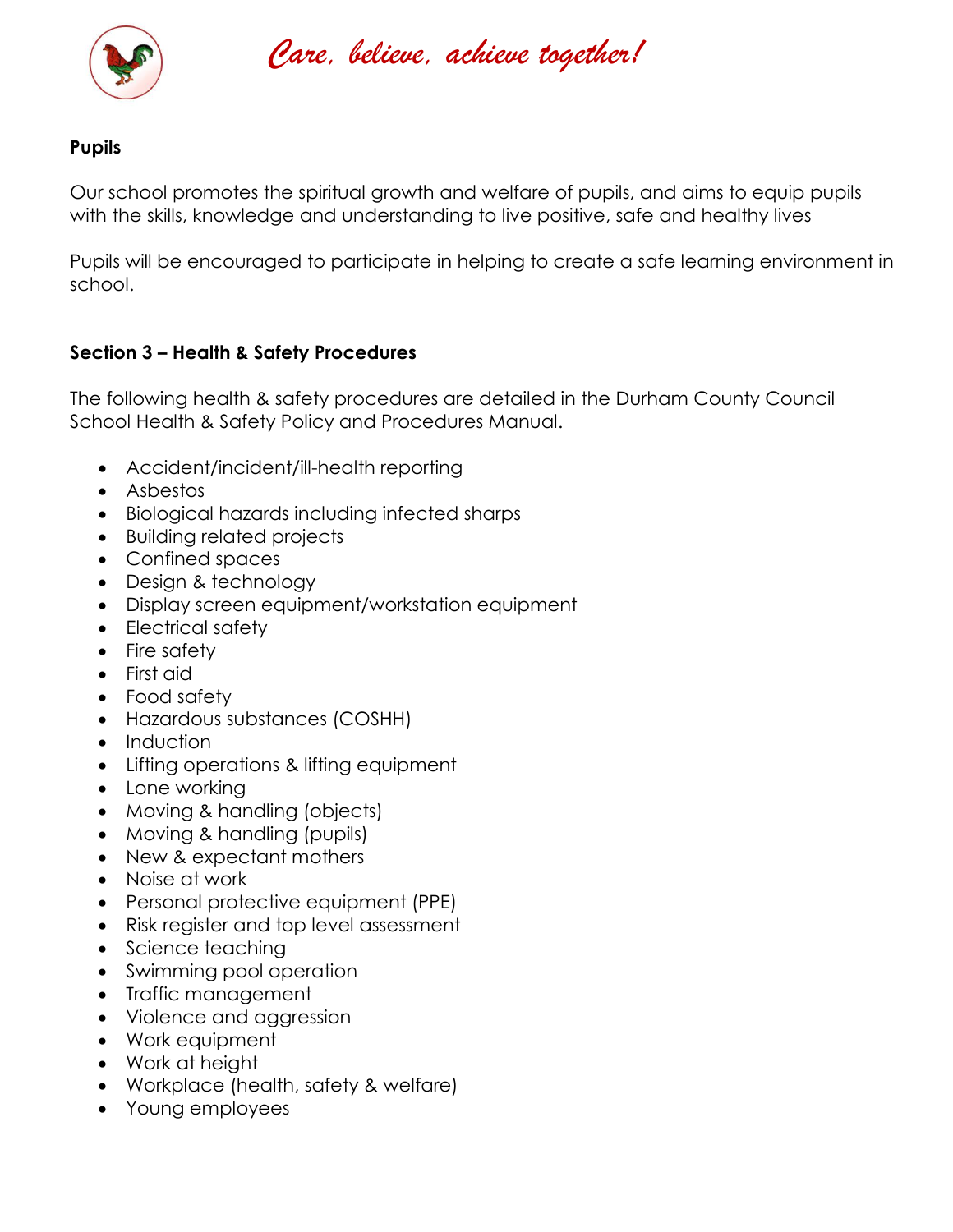

*Care, believe, achieve together!* 

The school will use the above procedures and corresponding risk assessment forms to meet its obligations under the health & safety at work 1974 and other regulations.

The school will keep up to date with additions and changes to the school health & safety policy & procedures manual where it related to the work of the school.

# **Section 4 – School arrangements**

The school curriculum

- We teach children about health and safety in order to equip them with the skills, knowledge and understanding to enable them to live positive, successful and healthy lives. Teachers take every opportunity to educate children in this regard in the normal school curriculum. For example, through the science curriculum we teach children about hazardous materials, and how to handle equipment safely.
- We teach children respect for their bodies, and how to look after themselves. We discuss these issues with the children in PSHCE sessions and we reinforce these points as part of our healthy school programme, where children learn about eating and hygiene. We also show them how to move and play safely in P.E lessons.
- Health and safety issues also arise when we teach care for the environment and awareness of the dangers of litter. Key stage 2 children receive sex and drugs education (see the Drugs Education Policy and Sex Education Policy).
- Our school promotes the spiritual growth and welfare of the children through the R.E. curriculum, through special events such as Harvest Festival and through daily act of collective worship.
- Each class has the opportunity to discuss problems or issues of concern with their teacher. Teachers use circle time to help children to discuss and overcome any fears and worries that they may have. Teachers handle these concerns with sensitivity.

# **School Meals**

- Our school provides the opportunity for children to buy a meal at lunchtimes. Currently, free lunches are provided for reception, year 1 and year 2 children. If parents are in receipt of income support they may claim free school meals for their children. We do all we can to ensure that the meals provided have a suitable nutritional value and work with Taylor Shaw to achieve this.
- Care is taken to ensure pupils with food allergies are given meals which are safe and of nutritional value.
- If children choose to bring their own packed lunch, we provide them with a suitable place to eat their lunch, and we supervise them during this time.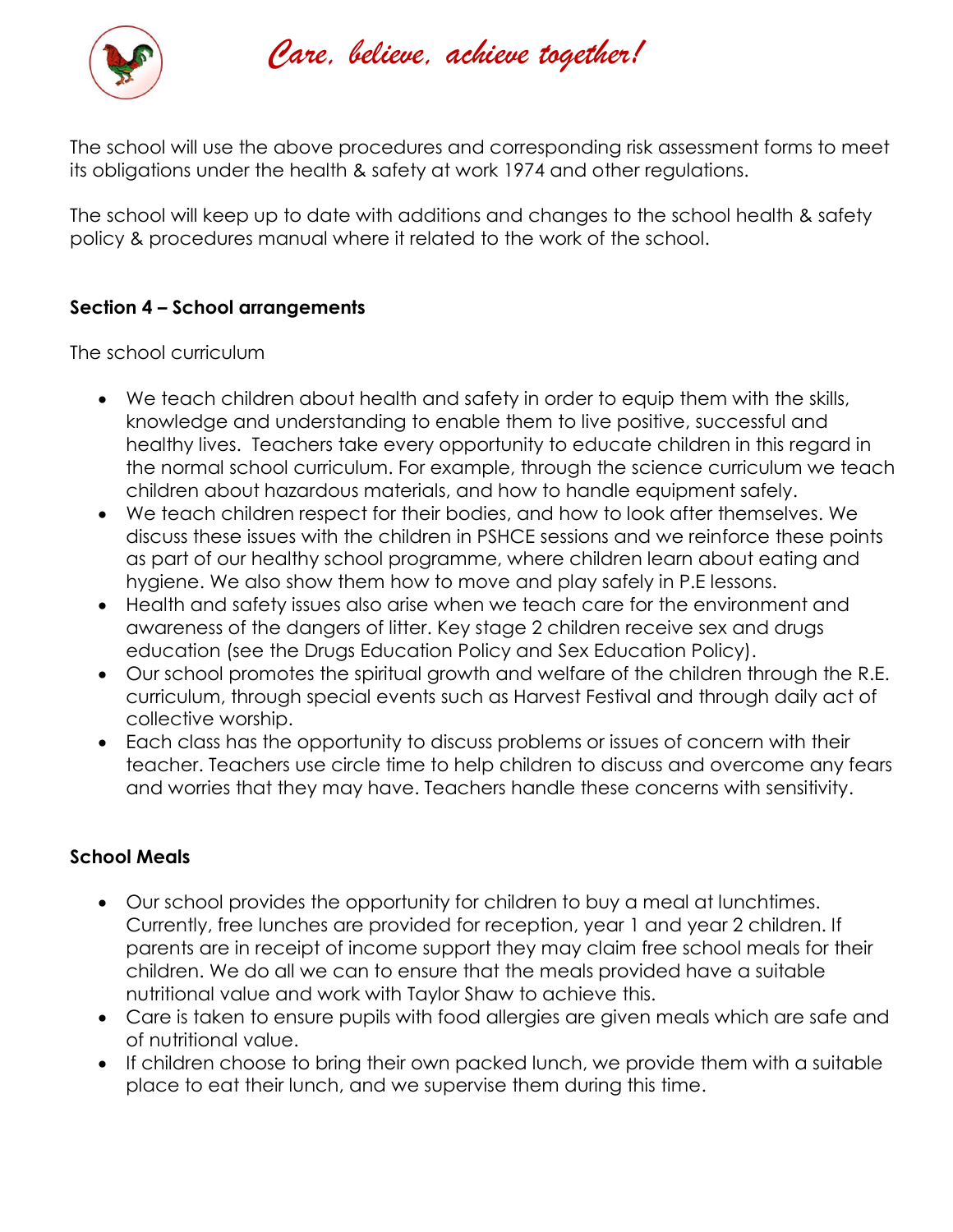

# *Care, believe, achieve together!*

• Our school promotes a healthy lifestyle and has achieved the healthy school standard.

# **Child protection**

- The Head teacher, Deputy Head and Office Manager are the named people responsible for child protection in the school. See the child protection policy for details.
- We require all adults employed or having contact with pupils in school (e.g. staff, volunteers, contractors) to have been DBS checked before being allowed access to pupils. This includes adults accompanying educational visits.

# **Visitors in school**

- The entrance to the main school is kept locked to prevent unauthorised access.
- Entrance to the nursery itself and the main school is through secure coded access. The gate leading into nursery is opened at identified times of the day to allow parents and children access to the building, once all the children are in the building the gates are locked.
- All visitors will sign the visitor book on entering the school and wear a visitor's badge at all times, they will also read the visitor information sheet.
- Staff should report any potential unauthorised visitors to the Head teacher as soon as possible. Staff should not put themselves at risk challenging intruders, but should ensure pupils are moved to a place of safety.

# **Seat belts**

Our school only uses coaches and mini-buses which have seat belts provided. We instruct pupils to wear seat belts at all times when the vehicle is moving.

When staff cars are used to transport pupils the law regarding child restraints is always followed without exception.